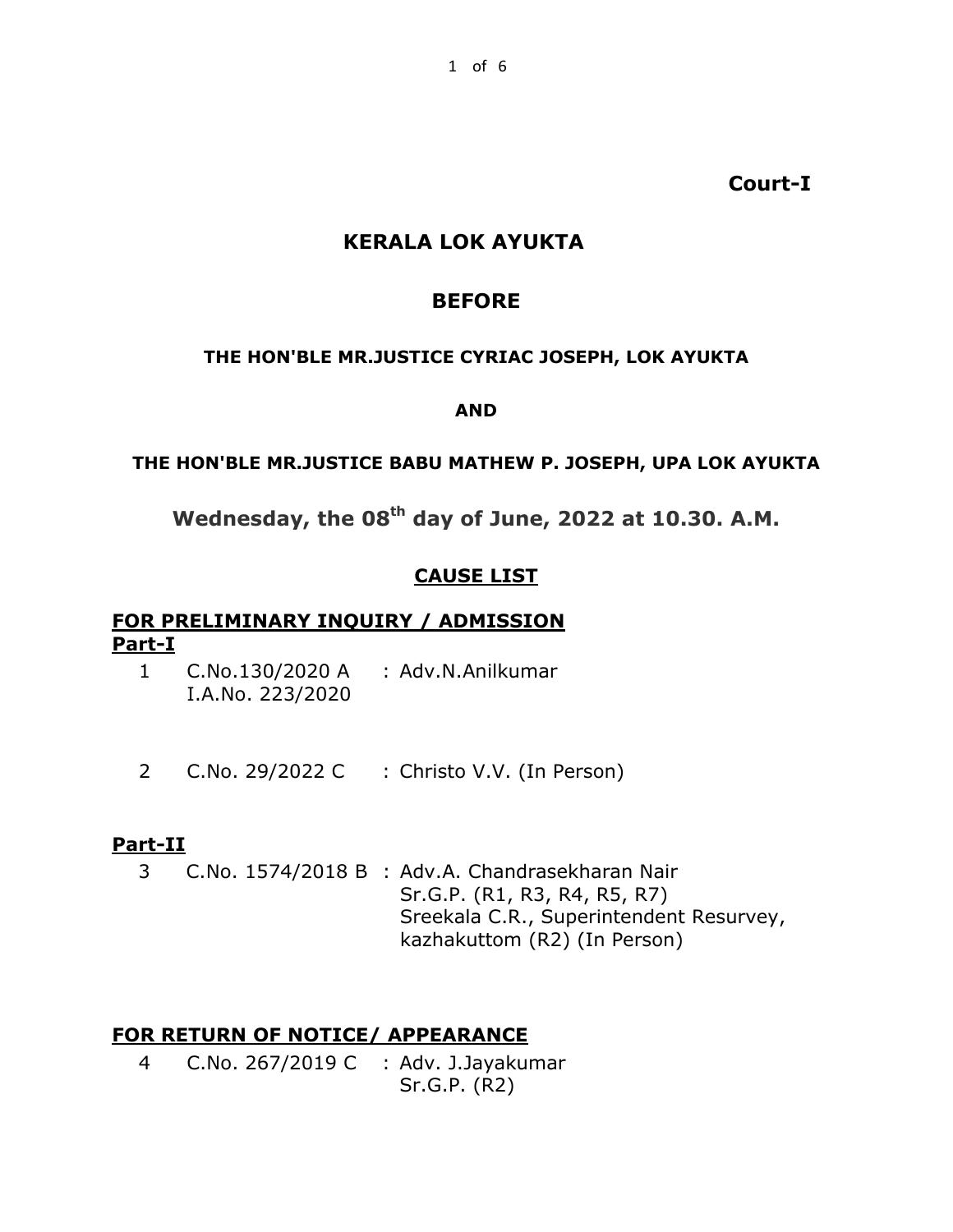## **PLEADINGS**

- 5 C.No. 46/2019 A : Adv.Babu P.Pothencode Adv.K.S.Sanalkumar (R1, R2) Adv.A.Yarshad (R3)
- 6 C.No. 116/2021 D : Adv.K.Pushparajan Achary Sr.G.P. (R1, R4) Adv.Jani P. (R2, R3) Adv.B.Vasudevan Nair (R5)
- 7 C.No. 201/2021 A : Adv.K.Pushparajan Achary Sr.G.P. (R1 to R4)

## **FOR STEPS/EVIDENCE**

8 C.No.855/2018 B : S.Sunilkumar (In Person) Sr.G.P. (R1 to R3) Superintendent of Police, Kerala Lok Ayukta (Investigating Officer)

## **FOR HEARING ON ACTION TAKEN REPORT/COMPLIANCE REPORT**

9 C.No.1485/2012 B : Adv.S.Mohanakumaran Nair I.A.No. 672/2019 Sr.G.P. (R1 to R5, R7) Adv.D.Arun (R6)

## **FOR HEARING ON COMPLAINT**

10 C.No.923/2011 C : Adv.M.Fathahudeen Sr.G.P (R1 to R5)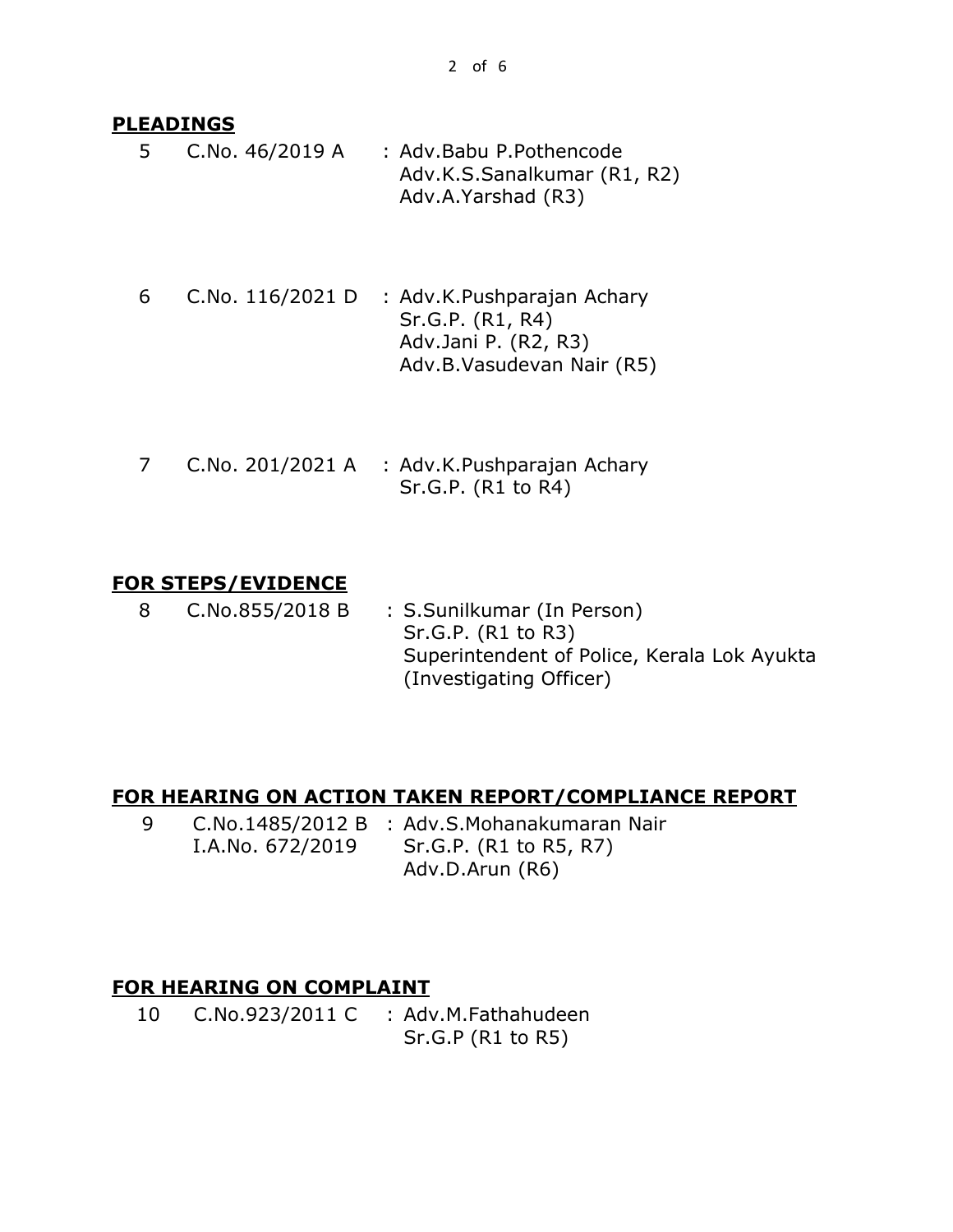- 11 C.No.1720/2014 D : Adv.P.G.Saiju & I.A.No.292/2019 Adv.V.S.Anilkumar & Adv.Meena C.R. Sr.G.P (R1 to R3) Adv.J.Nadarajan (R4)
- 12 C.No.755/2017 D I.A.No. 25/2021 : K.V.Ayyappan Achary (In Person) Adv. Cherunniyoor P.Sasidharan Nair (R1, R2) Sr.G.P. (R3, R4)

#### **C/W**

- 13 C.No.1205/2017 A : K.V. Ayyappan Achary (In Person) I.A.No.24/2021 Adv. Kallambalam S.Sreekumar SC for KSFE (R1, R3, R4, R5) Sr.G.P. (R2, R6)
- 14 C.No.1053/2019 B : Adv.Maya R. Mani & Adv.Manju V. Sr.G.P. (R1 to R3)

\*\*\*\*\*\*\*\*\*\*\*\*\*\*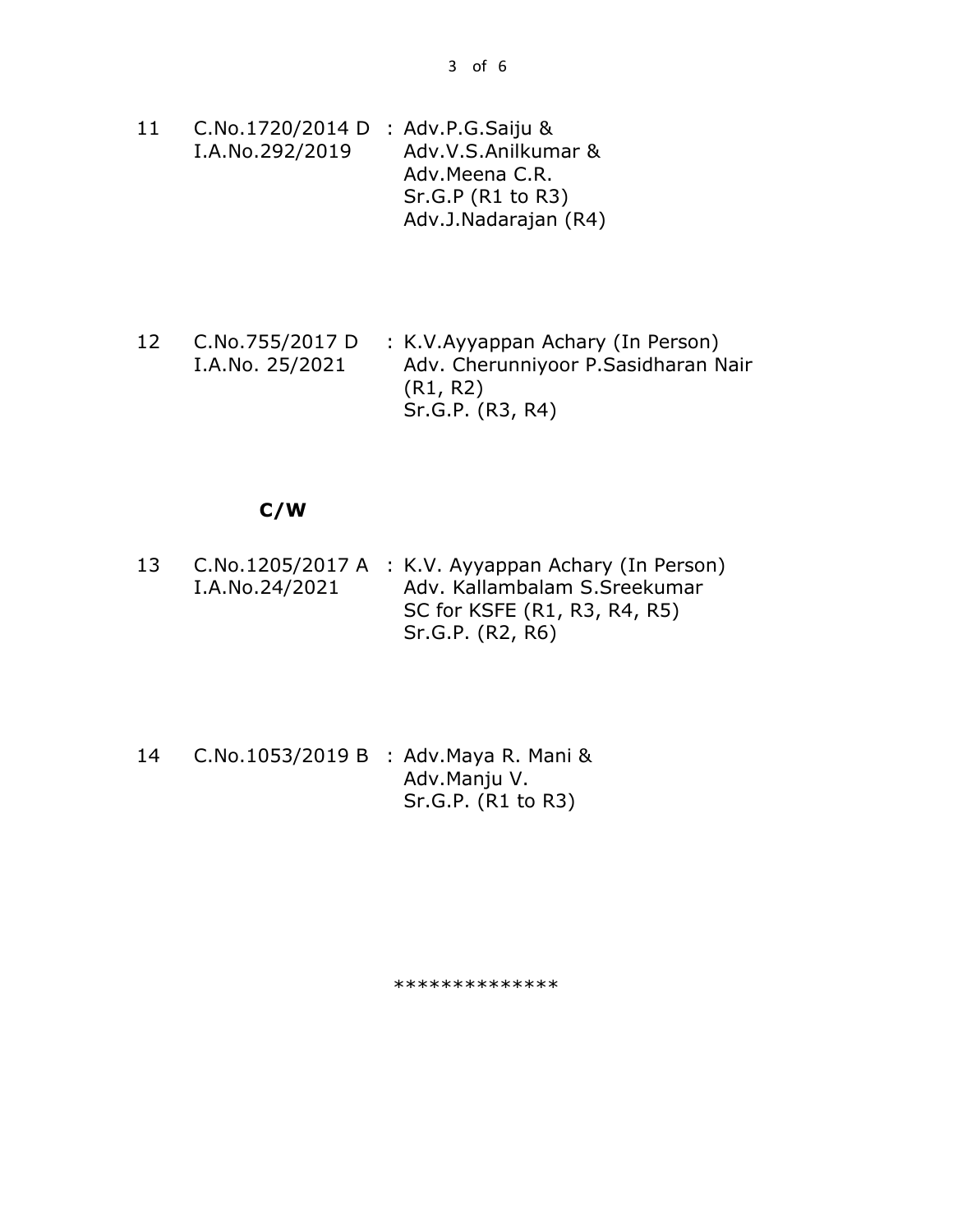## **COURT-II**

#### **KERALA LOK AYUKTA**

### **BEFORE**

#### **THE HON'BLE MR.JUSTICE HARUN-UL-RASHID, UPA LOK AYUKTA**

**Wednesday, the 08th day of June, 2022 at 10.30. A.M.**

### **CAUSE LIST FOR PRELIMINARY INQUIRY / ADMISSION Part-I**

Nil

#### **FOR RETURN OF NOTICE/ APPEARANCES**

|  | 1 C.No. 187/2021 C : Adv. Suresh Babu P.K. |
|--|--------------------------------------------|
|  | Adv. Rajesh Kumar K. (R1 & R2)             |

| C.No. 78/2022 D | : Adv.Swaroop Mohan |
|-----------------|---------------------|
|                 | Sr.G.P. (R1 & R2)   |

#### **PLEADINGS**

- 3 C.No.188/2021 C : Adv.Rubeena Hilal Adv. K. Gopakumar, SC for KSEB (R1 & R2)
- 4 C.No.198/2021 D : Adv.Rajaprathap S.J. Adv.Sugathan K. (R1 to R3) Adv.B.Vasudevan Nair (R4)
- 5 C.No.199/2021 D : Adv.Rajaprathap S.J. Adv.Sugathan K. (R1 to R3) Adv.B.Vasudevan Nair (R4)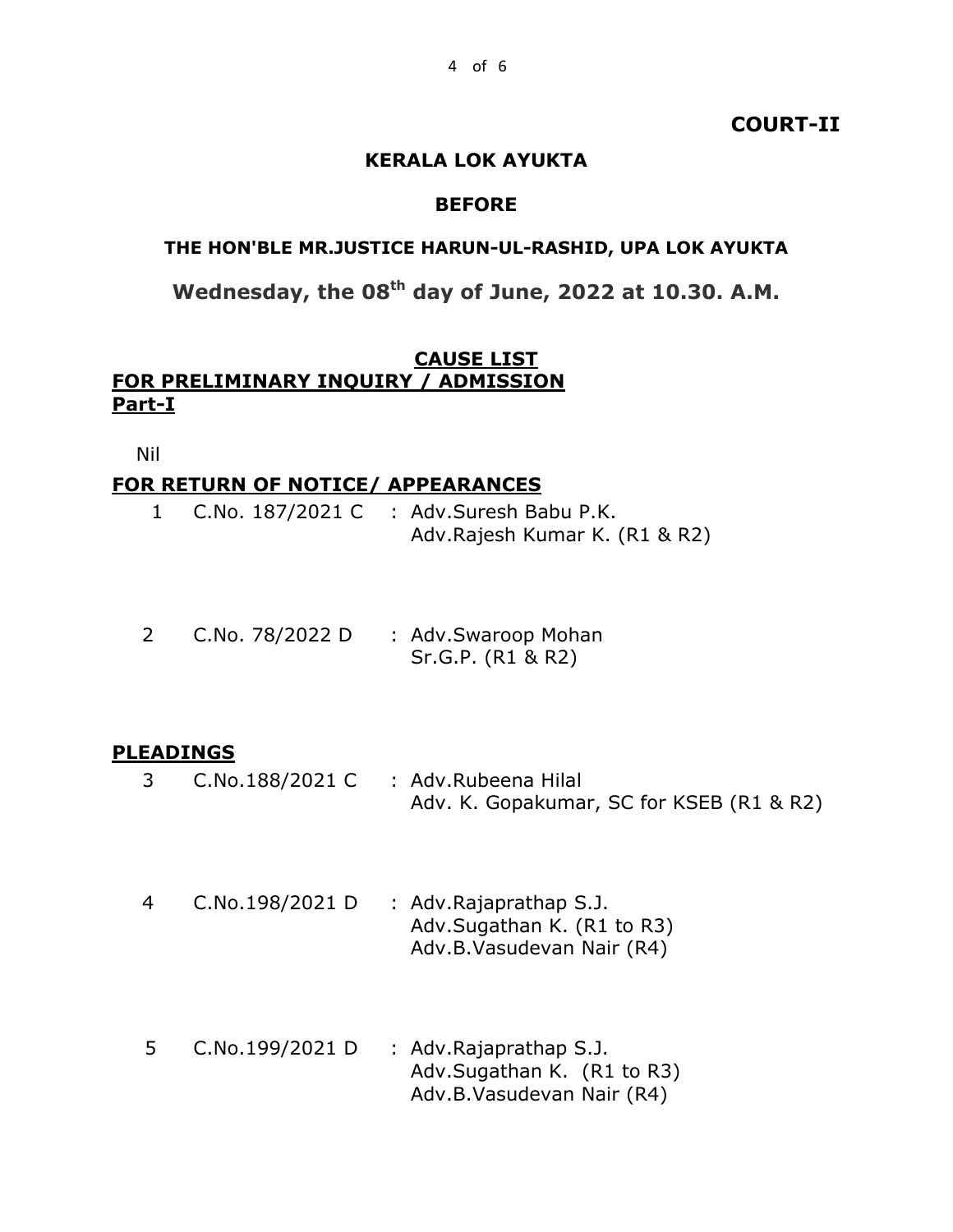- 6 C.No.72/2022 D : Adv.N.Anilkumar Sr.G.P. (R)
- 7 C.No. 84/2022 A : Amal V.S. (In Person) SC for Kerala University (R)
- 8 C.No. 86/2022 A : S.S. Devanarayanan (In Person) SC for Kerala University (R)

#### **FOR ACTION TAKEN REPORT/COMPLIANCE REPORT**

9 C.No.111/2020 D : Adv.S.Chandramohan Nair Sr.GP (R1 to R4)

#### **FOR HEARING ON CONTEMPT COURT CASE**

- 10 CCC No. 08/2021 IN : Adv.D.R.Rajesh
	- C.No.82/2019 A Sr.GP (R1 to R2) Adv.Deepak J.M (R3) Anithakumari, Secretary, Thiruvananthapuram, Vanitha Sahakarana Sangham (R4)

#### **C/W**

11 CCC No. 09/2021 : Adv.D.R.Rajesh

#### IN

C.No.998/2018 D Sr.GP (R1 & R2) Adv.Deepak J.M (R3) Adv.Sreeja Thulasi (R4)